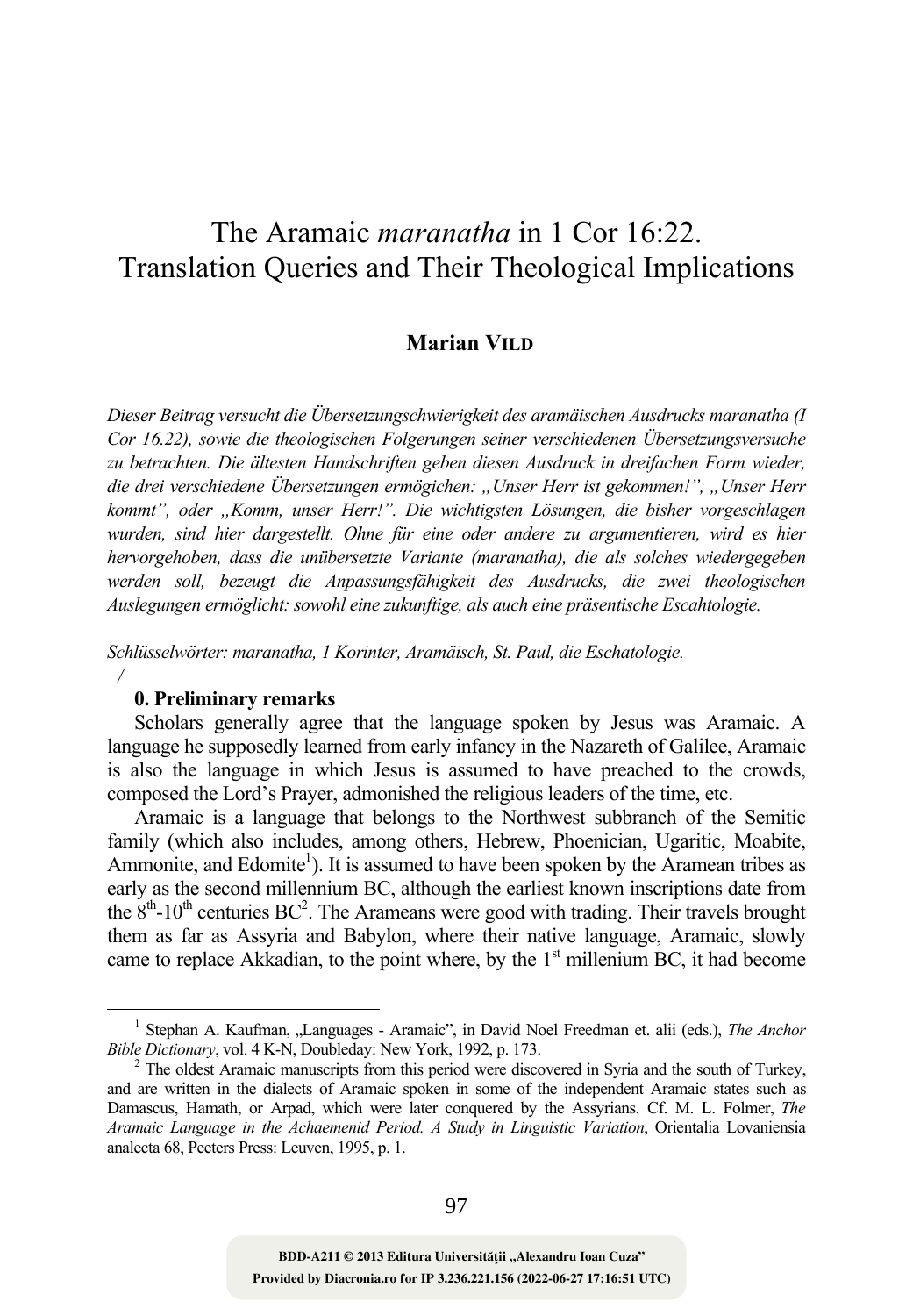the *lingua franca* of the Near East<sup>3</sup>. When Cyrus took over Babylon, Aramaic became the official language of the vast Persian Empire<sup>4</sup>. The Hebrews seem to have come in contact with this language relatively early. At any rate, by the time of their return from the Babylonian exile following Cyrus' edict (537) all the Hebrews spoke Aramaic. Hebrew remained only the language of the Jewish worship: the sacred text manuscripts read and interpreted in synagogues were in Hebrew, as were also the prayers or the more important religious texts memorized by any practicing Jew.

Aramaic thus became the main language of the Jews, whereas, with few exceptions, Hebrew was no longer understood by anyone except for the teachers of the Law. There are many pieces of evidence to support this. For example, it is worth noting that some of the later texts attached to the Old Testament canon, as well as what is now called the intertestamental literature, including some fragments of the Dead Sea scrolls, were written in Aramaic<sup>5</sup>. As for the New Testament, apart from the Greek text that has been passed down to us, there is evidence that, in the Christian literature of the first centuries, there was a Gospel written by St Matthew in a Semitic language. Eusebius of Caesarea (+ 340) quotes for example, a writing of Papias, now lost, in which Papias was saying that: "Matthew put together the oracles [of the Lord] in the Hebrew language, and each one interpreted them as best he could"<sup>6</sup>. Scholars generally understand this reference to 'the Hebrew language' as a reference to the Aramaic language that, at that time, had been spoken by the Jews for at least 5 centuries. Blessed Jerome would later note that this first Gospel was written in the Siro-Chaldaic dialect, that is, in Aramaic<sup>7</sup>.

Internal evidence from the Gospels regarding the language spoken by Jesus could potentially be St John's mention that the inscription set by Pontius Pilate above the cross had been written in "Hebrew, Greek, and Latin" (καὶ ἦν γεγραμμένον Ἑβραϊστί, Ῥωμαϊστί, Ἑλληνιστί - Jn 19:20). It is not certain, however, that Ἑβραϊστί should be understood as Aramaic. Other more reliable clues are possibly certain fragments of the

<sup>&</sup>lt;sup>3</sup> For the history and grammar of the Aramaic language, see Holger Gzella, Margaretha L. Folmer (ed.), *Aramaic in its Historical and Linguistical Setting,* Harassowity: Wiesbaden 2008; Alger F. JOHNS, *A Short Grammar of Biblical Aramaic*, Andrews University Press: Berrien Springs, Michigan, 1972; Franz Rosenthal, *A Grammar of Biblical Aramaic*, Otto Harassowity: Wiesbaden, 1961; 2006; Joseph A. Fitzmyer, "The Aramaic Language and the Study of the New Testament," in *Journal of Biblical Literature*, Vol. 99, No. 1 (Mar., 1980), p. 5-21. 4

M. L. Folmer, *The Aramaic Language in the Achaemenid Period. A Study in Linguistic Variation*, p. 5-6. 5 The Aramaic in which were written some parts of the Old Testament canon and the intertestamental

literature, and which was spoken by Jesus and echoed in the New Testament is the Middle Aramaic (c. 200 BC - AD 250). For the other periods or stages in the evolution of the Aramaic language, or for more information on how the language changed throughout these stages, see Stephan A. Kaufman, "Languages – Aramaic" p. 173-178. 6

Eusebius o Caesarea, *Istoria bisericeasc<sup>ă</sup>* [Church History], III, XXXIX, 16; PSB 13; p. 144. 7

Saint Jerome, *Dialogus Adversus Pelagianos*, III, 2, In PL (Migne), 23.782.2; St. JEROME, *Dialogue against the Pelagians*, III, 2, in *The Nicene and Post-Nicene Fathers*, Second Series, vol 6, Philip Schaff (ed.), Albany: Oregon, 1996, p. 998.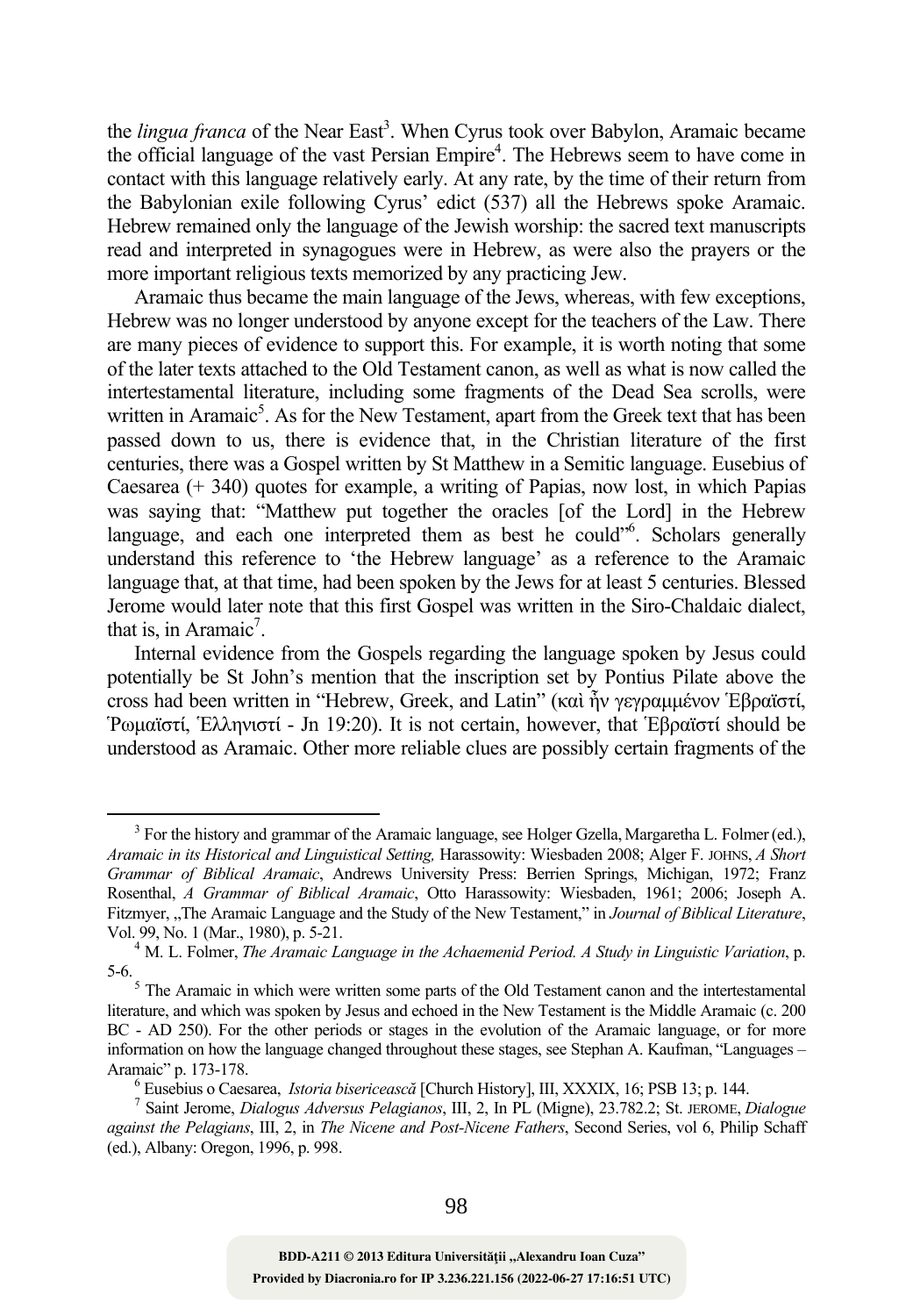language used by Jesus, the Apostles, and their Jewish followers, attested in the Greek New Testament. Some examples are:

- *Rabbouni* – nickname given to Jesus; the equivalent of the Hebrew *Rabi* (Mk 10:51; Jn 20:16);

- *Abba* – Christ's address to God the Father in the Gethsemane garden prayer ("Abba, Father, all things are possible unto you; take away this cup from me: nevertheless not what I will, but what you will"- Mk 14:36); the Spirit whereby, praying, the Christian cries: *Abba !* - Rom 8:15; Gal 4:6;

Talitha koumi – "Little girl, I say unto you, arise," from the episode of the resurrection of the daughter of Jairus (Mk 5:41);

*Ephphatha* – "Open!" – uttered upon the healing of the man who was deaf and had an impediment in his speech (Mk 7:34);

- *Eloi Eloi lema sabachthani? –* "My God, my God, why have you forsaken me?" (Mk 15:34, quote from Ps 22:2).

Then the nicknames of the Apostles:

*Boanerges* – "the sons of thunder" – about the sons of Zebedee (Mk 3:17);

- *Cephas* – the Aramaic name of the Apostle Peter - Jn 1:42; 1 Cor 1:12; 3: 22; 9:5; 15:5; Gal 1:18; 2:9, 11, 14..

But also toponimical expression:

- *Gabbatha* – "the paved place" – where Pontius Pilate sat down at the trial of Jesus (καὶ ἐκάθισεν ἐπὶ βήματος εἰς τόπον λεγόμενον λιθόστρωτον, Ἑβραϊστὶ δὲ Γαββαθα. - Jn 19:13);

- *Golgotha* – "the place of the skull" – where Jesus was crucified (Καὶ ἐλθόντες εἰς τόπον λεγόμενον Γολγοθᾶ, ὅ ἐστιν Κρανίου Τόπος λεγόμενος - Mt 27:33; Mk 15:22; Jn 19:17);

- *Hacheldamach* – "the field of blood" – where Judas Iscariot hanged himself (ι τὸ χωρίον ἐκεῖνο τῆ ἰδίᾳ διαλέκτῳ αὐτῶν Ἁκελδαμάχ, τοῦτ'ἔστιν χωρίον αἵματος. – Acts 1:19).

It is in the context of these few Aramaic words and expressions that we must approach Apostle Paul's *maranatha* in 1 Corinthians 16:22.

This expression is unique in the Scriptures and constitutes a genuine *crux interpretum* for exegetes and translators. The difficulty arises not only from the fact that it is an Aramaic expression transliterated into Greek, but mostly from the fact that the uncial writing of the old manuscripts have the text written cursively, without spaces between the words. The grammatical form of the words that make up this expression thus becomes unclear, hence the difficulty of being certain that the interpretation and the translation of the text is correct. The history of interpretation records a number of attempts to solve this problem; in turn, these led to a number of hypotheses.

This paper aims not only to draw attention to this problem for translation and interpretation, and to update the state of research on this topic, but also to put forth a working hypothesis with regard to the correct translation of this expression in light of its subsequent theological implications.

**1. The Greek text**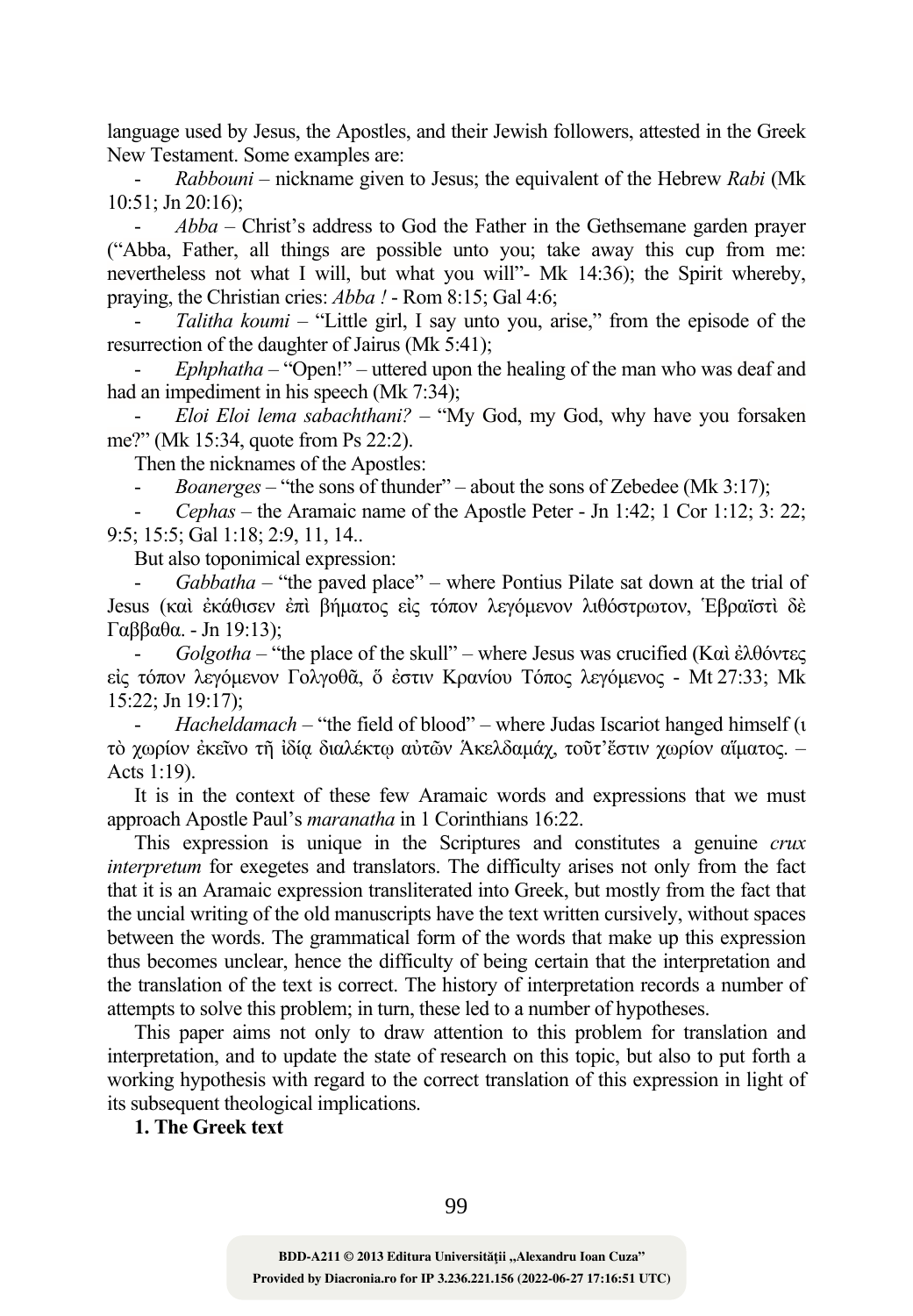In the final lines of chapter 16 of 1 Corinthians, which also mark the end of the Epistle, after the autograph greeting (v. 21), the Apostle Paul exclaims: "If any man love not the Lord Jesus Christ, let him be Anathema! Maranatha!" (εἴ τις οὐ φιλεῖ τὸν κύριον, ἤτω ἀνάθεμα. μράνα θά - v. 22).

This final *maranatha* - an Aramaic expression transliterated into Greek – is a unique occurrence in the Scripture. As we mentioned above, given the *scriptio continua* style of the old uncial manuscripts, it is difficult to discern with certainty what the internal grammar of this expression is.<sup>8</sup> The words this expression is made up of are, nonetheless, quite certainly: the Aramaic noun מן) *mar*) 'Lord' and the verb אתא (*atha*) 'to come'.

According to the latest edition Nestle-Aland, or according to Thiselton, this expression is rendered in the old manuscripts in three different ways:

(1) Major manuscripts such as  $P^{46}$ ,  $\kappa$ ,  $A$ ,  $B^*$ , C, and  $D^*$  (Clarmontanus) render it as μαράνα θά; this form also seems to be the original one, which is why it has been adopted in the critical edition. According to this rendition, the second element of the expression could be an imperative, turning this expression into an invocation-prayer. If we accept this version, then the interpretation that follows is that this expression is an echo of the situation of the Early Church which, as we know from Apostle Paul's other early epistles, lived in the tension of a Parousia understood to be imminent.

(2) Other manuscripts such as  $B^1$ ,  $D^2$ ,  $G^*(9th c.)$ , K ( $9^{th}$  c., Byzantine text, preserved in Moscow), L  $(9^{th}$  c.),  $\Psi$   $(8^{th}$ - $9^{th}$  c.), 323, 365, 1505, render the expression as μαρὰν  $\dot{\alpha}$ θά. The received text of the Greek Orthodox Church has the same rendition<sup>9</sup>. In this version, the verb is either an Imperative or a Present Participle, meaning 'is coming, he who comes', or a perfect, meaning 'has come'. In the first case, the eschatological is preserved. In the second case, the expression can be understood as an allusion to the moment of the Incarnation, thus emphasizing the status of Christians as members or limbs of the Body of Christ (according to a formula introduced by Charles  $Dodd<sup>10</sup>$ ).

(3) Finally, manuscripts such as F (9<sup>th</sup> c.), G<sup>c</sup>, 0121, 0243, 1739, 1881 (14<sup>th</sup> c.) render this expression as one word: μαραναθα. In this form, the expression remains open to all the aforementioned interpretations.

To sum up, this expression can be translated in three ways: (1) As an indicative: 'Our Lord has come!' or 'Our Lord is present!' In this case it works as a confession of faith and implies an already established eschatology. (2) 'Our Lord is coming' – the timing is shifting towards a future eschatology. And (3) as an imperative: 'Our Lord, come!' which preserves not only the future timing of eschatology but also echoes the

 $\frac{1}{8}$  Also see Anthony C. Thiselton, *The First Epistle to the Corinthians. A Commentary on the Greek Text,* William B. Eerdmans Publishing Company, Grand Rapids, Michigan / Cambridge, U.K., Carlisle, 2000*,* p. 1347.

 $9 \text{ This version can be accessed via the Bible Works software using the code 'GOC' (Greek Orthodox).}$ 

Church). 10 See C. H. Dodd, "The Mind of Paul: Change and Development," *Bulletin of the John Rylands Library* 18 (1934), p. 27-31.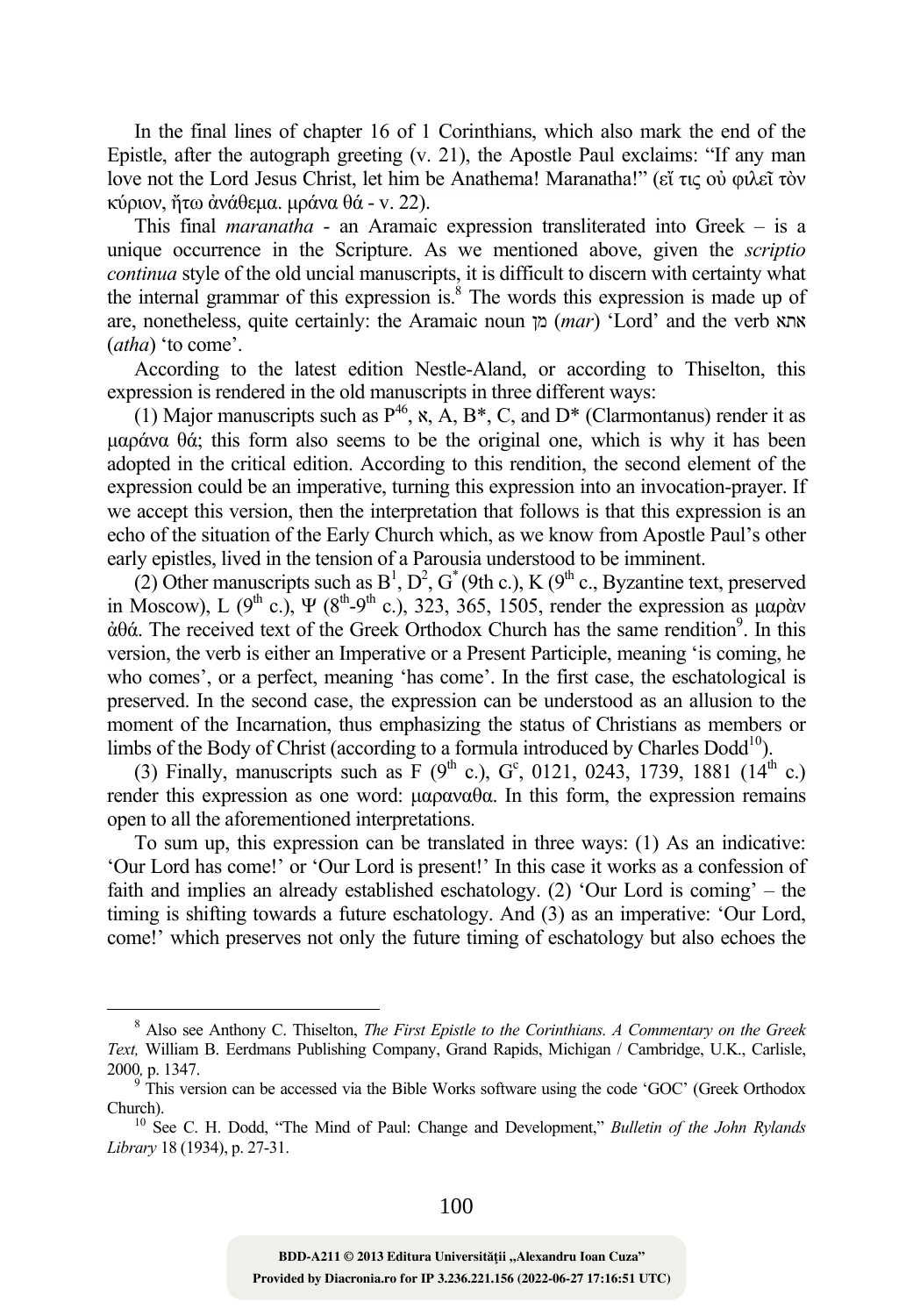tension of the expectation of the Early Church, which was awaiting an imminent Parousia<sup>11</sup>. All these interpretations are possible and supported by the old manuscripts.

# **2. Notes regarding the translation of this text**

Given the diversity of the Greek manuscripts in transliterating our Aramaic expression, it would be interesting to see how this diversity is reflected in the various translations of this sacred text.

# **2.1. Old translations**

Among the old translations we will consider only the Jerome's Latin translation – *Vulgata* –which was to be for c. 1,500 years the received text of the Roman-Catholic Church. *Vulgata* renders the Aramaic expression as one word: *si quis non amat Dominum Iesum Christum sit anathema maranatha* (1 Cor 16:22). Blessed Jerome's choice is very interesting, especially since we know that he was familiar with Hebrew and, during his translation work in the Holy Land, he had also resorted to rabbinic scholarship<sup>12</sup>. We don't know what exactly determined him to render the expression as one word, but his choice is worth noting.

# **2.2. Translation into modern languages**

An overview of the current translations of 1 Cor 16:22 into modern languages will easily reveal two things:

(a) First, many of the major translations render the Aramaic expression simply by transliteration, without translation. E.g.<sup>13</sup>.

KJV: "If any man love not the Lord Jesus Christ, let him be Anathema Maranatha."

NAS: "If anyone does not love the Lord, let him be accursed. Maranatha."

FBJ: "Si quelqu'un n'aime pas le Seigneur, qu'il soit anathème ! "Maran atha""

TOB: "Si quelqu'un n'aime pas le Seigneur, qu'il soit anathème. Marana tha."

ZUR: "Wer den Herrn nicht liebt, sei verflucht. Maranata!"

L<sup>45</sup>: "So jemand den Herrn Jesum Christum nicht liebhat, der sei Anathema, Maharam Motha<sup>"</sup>

The translation mentioned last, which belongs to Luther, raises a few question marks, since, as can be noted, the transliteration is different from the text of the Greek manuscripts. In a gloss to 1 Cor 16:22, Luther explains his option, mentioning that *maharan* is the Hebrew equivalent of the Greek *anathema*; *moth* he translates as 'death'14. Thus, according to Luther, this verse should read as: "If anyone does not love

<sup>&</sup>lt;sup>11</sup> Cf. D. E. Garland, *1 Corinthians*, BECNT, Baker Academic/Grand Rapids: Michigan, 2003, p. 773.<br><sup>12</sup> Angelo di Berardino and Johannes Quasten (editors), *Patrology*, vol IV: "The Golden Age of Latin Patristic Literature. From the Council of Nicea to the Council of Chalcedon," translated into English by Rev. Placid Solari, Cristian Classics: Westminster, Maryland, 1991, p. 224-227.<br><sup>13</sup> The names of the various versions of the Bible will be abridged according to their abbreviations in

the Bible Works software, which are as follows:  $KJV = King$  James Version;  $NAS = New$  American Standard Bible; FBJ = French Bible Jérusalem; TOB = French Traduction Œcuménique de la Bible; ZUR = Zürcher Bibel; L<sup>45</sup> = Luther 1545 German Bible.

<sup>&</sup>lt;sup>14</sup> M. Luther, *Deutsche Bibel 1522-1546. 7. Das Neue Testament, 2. Hälfte*, H. Böhlaus: Weimar, 1931, 136-137, cf. Joseph A. Fitzmyer, *To Advance the Gospel: New Testament Studies*, 1998, B. Eerdmans Publishing Company: Grand Rapids, Michigan, 1998, p. 232, footnote 35.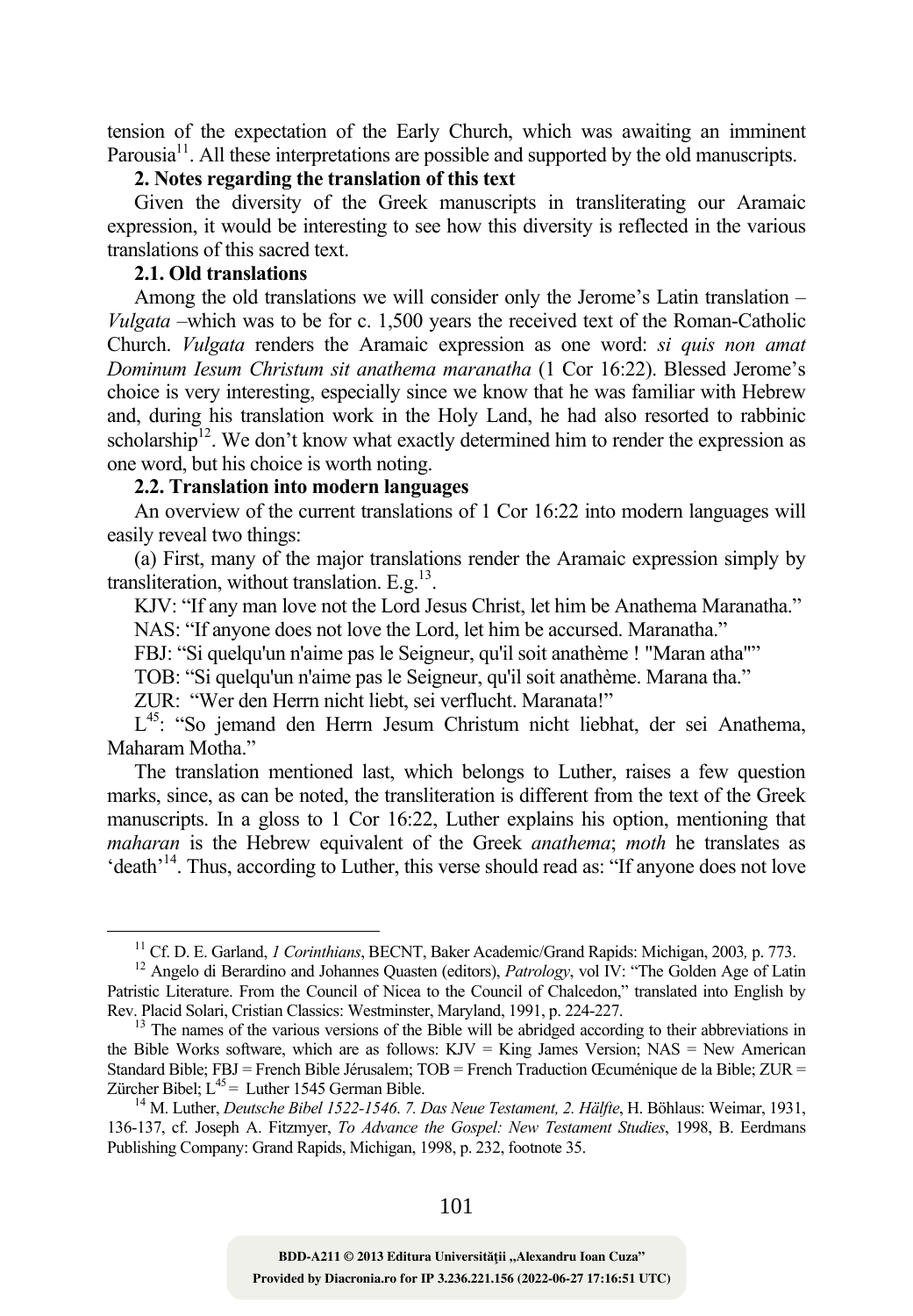the Lord, let him be cursed to death," without any reference to either the first or the second Coming of the Lord.

In the case of the other modern translations we quoted above it is also worth noting that the French translations seem to take a stand on the interpretation by splitting up the transliterated Aramaic expression. Thus, the Jerusalem Bible (FBJ) opts for the second set of the manuscripts we introduced earlier, hence the spelling *maran atha*. This translation choice is in harmony with the Byzantine text and also with the text in use in the Greek Orthodox Church (GOC) and the Russian Orthodox Church (RSO<sup>15</sup>: "Кто не любит ГОСПОДА Иисуса Христа,— анафема, маран-афа"). The ecumenical translation (TOB), however, opts for a different rendition - *marana tha* – probably in acknowledgment of the more important manuscripts that render the Greek text. Thus, the official text of the Russian Church follows the Byzantine text.

(b) Second, many modern versions seek to translate the Aramaic expression into the target language. Some examples include<sup>16</sup>:

NIV: "If anyone does not love the Lord - a curse be on him. Come, O Lord!"

ESV: "If anyone has no love for the Lord, let him be accursed. Our Lord, come!"

NKJ: "If anyone does not love the Lord Jesus Christ, let him be accursed. O Lord, come!"

BFC: "Si quelqu'un n'aime pas le Seigneur, qu'il soit maudit! Marana tha - Notre Seigneur, viens!"

HRD: "Wenn einer den Herrn nicht liebt, sei er verflucht. Marana tha! - Unser Herr, komm!"

In sum, whether by translation or by the way they split the transliterated expression, the various translations basically follow the same three interpretations that the Greek manuscripts allow. We also note that, in some cases (BFC, HRD), although the translations do include a translation, the original Aramaic expression is also preserved, in transliteration.

### **2.3. The Romanian translations**

Until the synodal edition in 1914, all the Romanian translations that I have been able to review seem to render the expression as a one-word transliteration: *maranatha*. Some examples include:

The Bălgrad New Testament (1648): "Cine nu va iubi pre Domnul Iisus Hristos să fie blăstămat, maranata." ["He who will not love the Lord Jesus Christ, let him be accursed, maranatha."]

The Bucharest Bible (1688): "Carele nu iubeaște pre Domnul nostru Iisus Hristos fie anathema! Maranatha!" ["He who does not love the Lord Jesus Christ, let him be anathema! Maranatha!"]

The Blaj Bible (1795): "Cel ce nu iubeaște pre Domnul nostru Iisus Hristos să fie anatema, maranata." ["He who does not love our Lord Jesus Christ, let him be anathema, maranatha."]

 $15$  RSO = Russion Synodal Orthodox Version.

 $16$  NIV = The New International Version; ESV = The Holy Bible, English Standard Version; NKJ = The New King James Version; BFC = French Bible "en français courant"; HRD = Herder Bibel.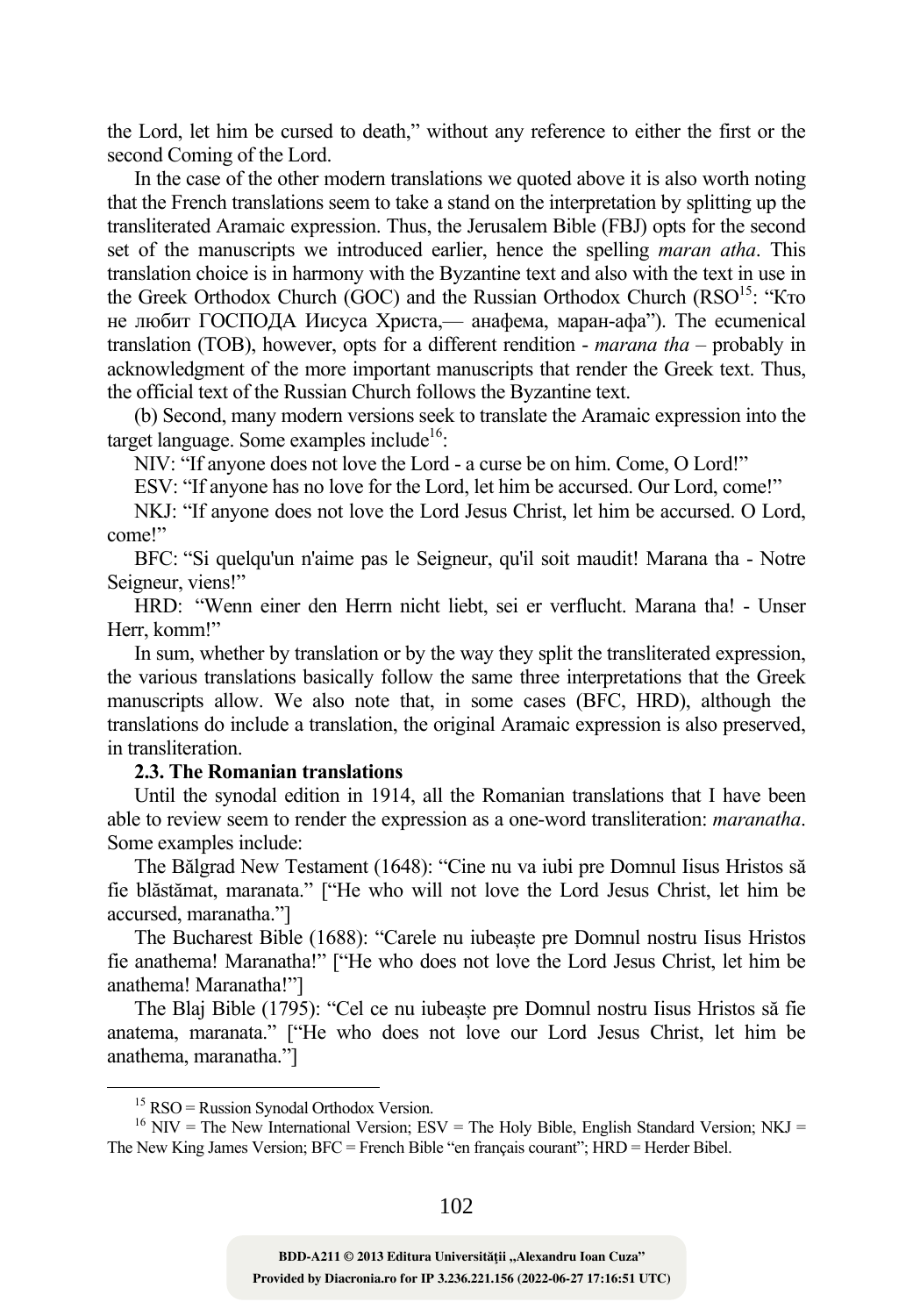The first synodal edition - the 1914 Bible - is also the first to take a stand on the interpretation. Although they merely transliterate it, by splitting the expression up into two units, the translators are in fact opting for the Byzantine rendition: "Cela ce nu iubeste pre Domnul nostru Iisus Hristos, să fie Anatema: Maran-ata" ["He who does not love our Lord Jesus Christ, let him be Anathema: Maran-atha!"]. From this edition onwards, all the synodal editions up to the 2001 Jubilee edition follow the same version, with the sole addition of a translation betweent he brackets. For example, the 2008 edition writes this as: "Cel ce nu iubește pe Domnul să fie anatema! Maran atha! (Domnul vine)." ["He who does not love the Lord, let him be anathema! Maran atha!" (The Lord is coming)]. After rendering the expression as a one-word transliteration, without a dash, Cornilescu's translation (1921) adds a translation between the brackets which is more or less the same with that of the synodal text: "Dacă nu iubește cineva pe Domnul nostru Isus Hristos să fie anatema! Maranata (Domnul nostru vine!) ["If anyone does not love our Lord Jesus Christ, let him be anathema! Maranatha!" (Our Lord is coming!)]. The latest translation (or rather correction, as the translator states himself already in the title<sup>17</sup>) of the Romanian Bible – known as the Bartolomeu Anania version, also adopted by the Holy Synod of the Romanian Orthodox Church as the Jubilee edition – is also the only one to take into account multiple possibilities. In this version, the texts flows like this: "Dacă cineva nu-L iubește pe Domnul, să fie anatema! Marana tha!" ["If anyone does not love the Lord, let him be anathema! Marana tha!"]. Although by dividing the text in this manner he breaks the tradition before him (which consisted of either *maranatha*, or *maran atha*, as we could see), the author – Metropolitan Bartolomeu Anania – adds a footnote where he mentions the alternatives: "In Aramaic: Lord, come! (cf. Rev 22: 20). The two Aramaic words can alternatively be spelled as 'Maran atha', in which case (as some translators have suggested) the expression means: The Lord is coming! (Which is also consistent with Paul's thought, cf. Rom 13:12)<sup>"18</sup>. The choice of the translation for the main text nevertheless seems to follow the Western translations (but also the latest research on the topic).

### **3. The history of interpretation**

The challenge in translating and interpreting this expression has been noted early on. The history of interpretation has recorded many attempts to explain the meaning of this Aramaic expression, starting with the Fathers of the Church all the way up to modern exegetes. There have been many opinions and tentative explanations. Below we will review some of the major hypotheses and the reasoning behind them:

(1) In the Patristic tradition the expression has usually been understood as an indicative ("Our Lord has come!"). The idea was that it showed St Paul's humility

 <sup>17</sup> *Biblia sau Sfânta Scriptur<sup>ă</sup>* [The Bible or the Holy Scripture]*,* Jubilee edition of the Holy Synod, published with the blessing and preface of His Beatitude Patriarch Teoctist, the Patriarch of the Romanian Orthodox Church. Version corrected in accordance with the Septuagint, written and annotated, in acknowledgment of previous translations, by His Eminence Bartolomeu Valeriu Anania, the Archbishop of Cluj, Editura Institutului Biblic şi de Misiune al Bisericii Ortodoxe Române, Bucharest, 2001. 18 Bartolomeu Anania edition, footnote (d) on 1 Cor 16: 22, p. 1655.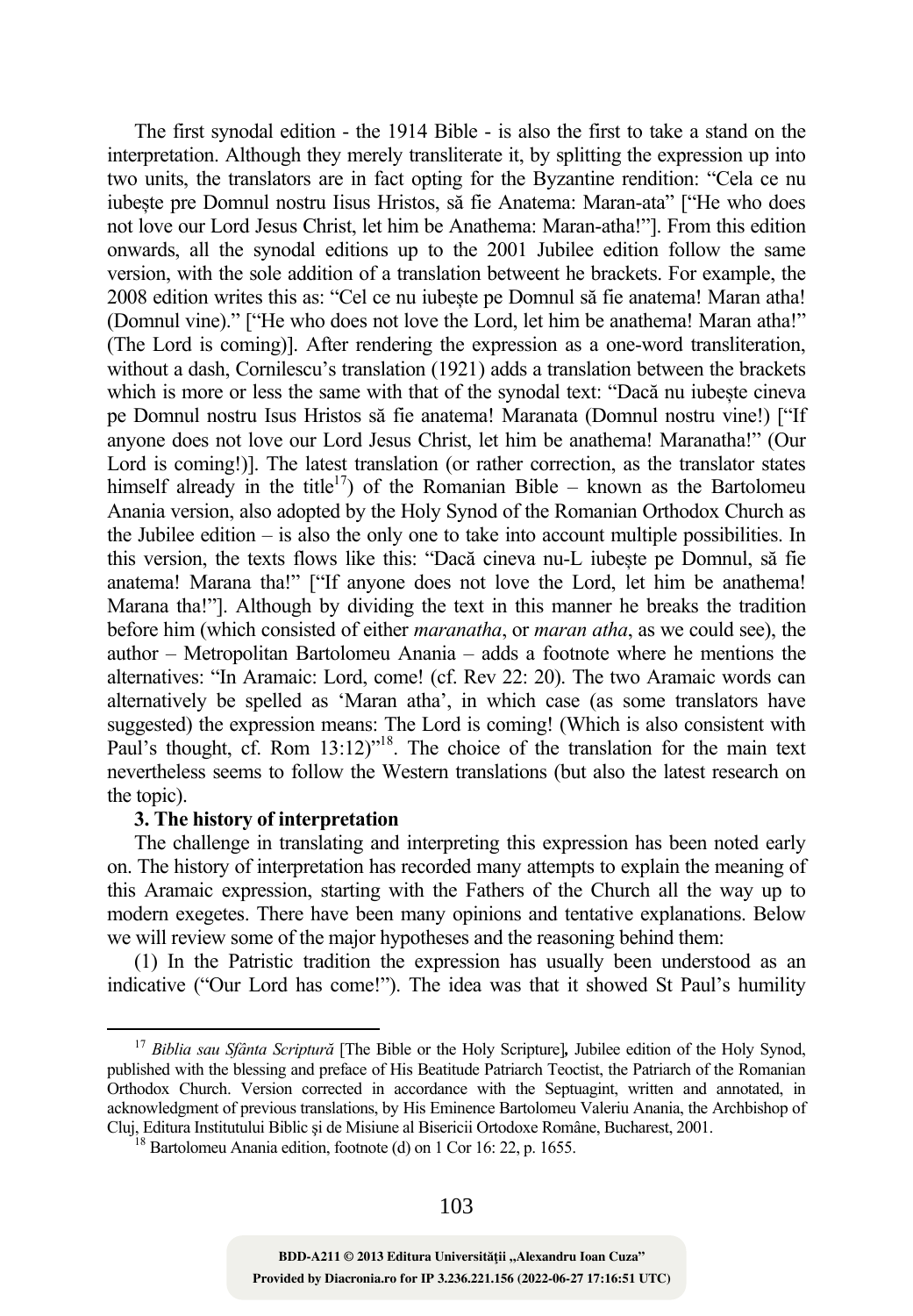(since he was using a 'Barbarian' language for his Corinthian audience) and had to be understood as a reminder of the momentous event that the Incarnation of the Lord had been – reminder intended to put to shame the various deviations of the Christians in Corinth as well as to awaken them to the reality of the Resurrection, in which they did not believe<sup>19</sup>. It is interesting to note that the Byzantine text somewhat favors this interpretation, since the expression is rendered there as *maran atha*, the possible translations of which include the one that allows for the Patristic reading.

(2) In modern exegesis, a number of scholars have favored an imperative reading (Our Lord, come!), argued to express an invocation of the presence of Christ in the Eucharist.<sup>20</sup> This reading relies on a liturgic interpretation of the entire text. Other cues seen as indicative of a liturgic context are the kiss (v. 20), the word *anathema* (v. 22), and the blessing (v. 23). Another text cited in support of this reading is a text from *The Didache of the Twelve Apostles*<sup>21</sup> where, in a Eucharistic context, reads as follows: "If anyone is holy, let him come forth! If anyone is not holy, let him repent. Our Lord, come! Amen" (10:5-6). Yet another text is Rev 22:20, where this Aramaic expression is rendered in Greek as: ἔρχου, κύριε Ἰησοῦ. ("Come, Lord Jesus!"); this rendition, too, is interpreted liturgically<sup>22</sup>.

(3) Another interpretation of this expression is that of Peterson, according to whom *maranatha* is part of a larger expression that also includes, in the same verse, *anathema*, being, otherwise put, an element of a curse formula<sup>23</sup>. This hypothesis has been further developed by Moule24, who argues that, in association with *anathema*, *maranatha* has the role of reinforcing the curse. Overall, this text is taken as an expression of the hope in the future Parousia.

This interpretation seems to underlie canon 75 of the 4th Synod of Toledo (AD 633), where we read: *qui contra vestram* [sic, read *nostram*] *definitionem praesumpserit, anathema, maranatha (hoc est) perditio in adventum Domini sit cum* 

 <sup>19</sup> See, for example, St John Chrysostom, *Omilia a XLI la I Corinteni* [Homely 41 on First Corinthians], in idem, *Comentariile sau tâlcuirea Epistolei întâi către Corintheni* [Commentaries or the exegesis of First Corinthians], transl. by Archimandrite Theodosie Athanasiu, Bucharest, 1908, revised by Constantin Făgețean, Editura Sofia, Bucharest/ Editura Cartea Ortodoxă, Alexandria, 2005, p. 471; St Teophylact o Bulgaria, *Tâlcuirea Epistolei întâi către Corinteni a slăvitului şi prea-lăudatului Apostol Pavel* [Exegesis on the First Epistle to the Corinthians of the great and glorified Apostle Paul]*,* transl. by Metropolitan Veniamin Costache, 1904, revised by Florin Stuparu, Editura Sofia, Bucharest / Editura

<sup>&</sup>lt;sup>20</sup> E.g. A. J. B. Higgins, *The Lord's Supper in the New Testament*, SCM Press, London, 1952, p. 60; O. Culmann, *Early Christian Worship*, transl. by A. Stewart Todd and James B. Torrance, SCM Press, London, 1953, p. 13; J. A. T. Robinson, "Traces of a Liturgical Sequence in I Cor XVI, 20-24," in JTS, IV, 1 (April, 1953), p. 38ff.; N. Clark, An Approach to the Theology of the Sacraments, London, 1956, p. 70.

See Învățătura celor Doisprezece Apostoli [The Didache of the Twelve Apostles], X, 5, in Scrierile *Părinţilor Apostolici* [The writings of the Apostolic Fathers]*,* translated and annotated by Fr. Dr. Dumitru

Fecioru, IBMBOR Press, Bucharest 1995, p. 32.<br><sup>22</sup> Also see H. Liezmann, *Messe und Herrenmahl*, Bonn, 1926, p. 236ff.; Ernst Käsemann, "Sätze Heiligen Rechtes im NT" in *NTS* 1 (1954-55), p. 248-260, esp. p. 250–255.

<sup>&</sup>lt;sup>23</sup> For more, see E. Peterson, *Eis Theos: Epigraphische, formgeschichtliche und religionsgeschichtliche Untersuchungen*, Göttingen: Vandenhoeck & Ruprecht, 1926, p. 130ff.

<sup>&</sup>lt;sup>24</sup> C. F. D. Moule, "A Reconsideration of the Context of *Maranatha*," in *NTS* 6 (1959), p. 307-310.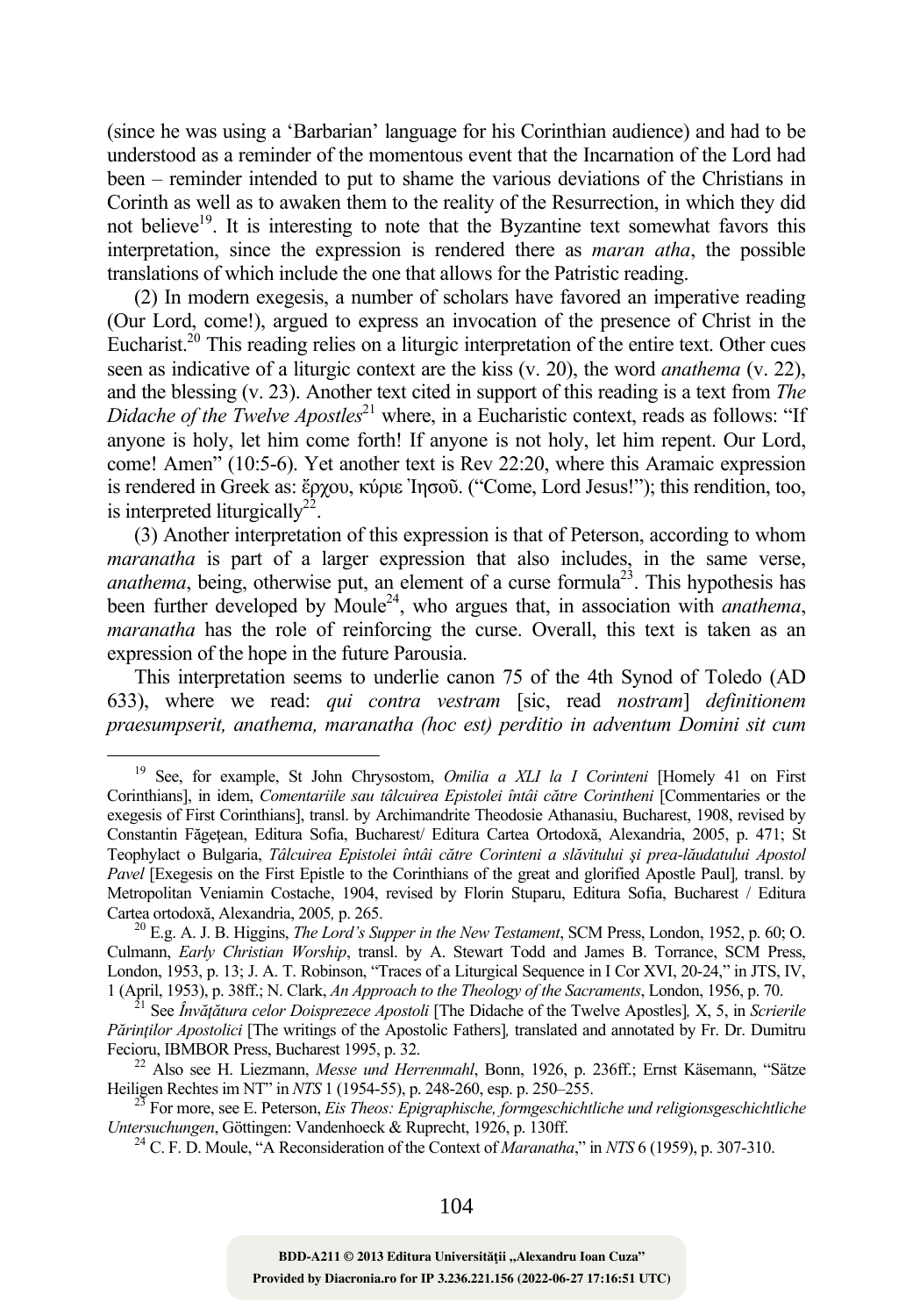*Iuda Ischariot partem habeat*…25 ("If anyone is against our decision, let him be anathema, maranatha – that is, let him perish at the Coming or Parousia of our Lord, and share into the fate of Judas Iscariot").

Another author who adopts this interpretation is also Eriksson, who considers v. 22 from a rhetorical analysis perspective<sup>26</sup>. Eriksson basically tries to follow up on the Pauline arguments in 16:13-24, where he identifies six topics, which are in fact a review of the major topics of the Epistle. Of these, γρηγορεῖτε in 16:13 is said to review the eschatological topic: the believers must be in a state of continuous alert as they await the Parousia. As for vv. 22-24, Eriksson thinks that love is part of the covenant of loyalty towards God. The absence of the love of God will bring about the curse, just as its presence brings about the blessing (cf. 1 Cor 2:9). The blessing or the curse will come upon the believers at the Parousia<sup>27</sup>.

(4) New arguments in favor of a future Parousia reading are put forth by Matthew Black, who compares this expression with Jude 14-15: "Enoch, the seventh from Adam, prophesied about them: 'See, the Lord is coming with thousands upon thousands of his holy ones to judge everyone, and to convict all of them of all the ungodly acts they have committed in their ungodliness, and of all the defiant words ungodly sinners have spoken against him," and with a similar text from 1 Enoch 1:9: "And behold! He cometh with ten thousands of His holy ones to execute judgment upon all, and to destroy the ungodly: and to convict all flesh of all the works of their ungodliness which they have ungodly committed" (1 Enoch uses "comes"- έρχεται)<sup>28</sup>. Black argues that this reference to the Parousia was present in the Aramaic version of 1 Enoch and can be reconstructed as *maranatha.*29 To this we must add the fact that the adjective pronoun 'our', together with the title 'Lord', has been identified in the Aramaic texts discovered at Qumran as *Marana*. For example, in 4QEnoch (4Q202) 1, col. III:14 (= *1 Enoch* 9:4), one finds  $\int$ <sup>*nth hw*<sup> $\prime$ </sup> *mrn*<sup> $\prime$ </sup> *rb*<sup> $\prime$ </sup>  $\int$ *hw* $\int$ <sup> $\prime$ </sup> (= *māránā* $\prime$  *rabbā* $\prime$ ),</sup> "(you are) our great Lord."30 The Greek form *maranatha* is therefore most likely an elision of the Aramaic form *māránāʾ ʾăthāʾ*, "Our Lord, come!" In principle, the Greek *tha* could be an apocope of the Aramaic Imperative *tha*. However, since this form is mostly encountered in late Aramaic and in Syriac, the most plausible explanation remains that of an ellipsis.

 <sup>25</sup> J. D. Mansi, *Sacrorum conciliorum nova et amplissima collectio, Tomus decimus*, Firenze: Zatta, 1764, p. 639. J. A. Fitzmyer, *First Corinthians: A New Translation with Introduction and Commentary*,

<sup>&</sup>lt;sup>26</sup> A. Eriksson, *Traditions as Rhetorical Proof: Pauline Argumentation in 1 Corinthians*, ConBNT, Almqvist & Wiskell: Stockholm, 1998, esp. chapter "Maranatha in the Letter's Peroratio." p. 279–298.

<sup>&</sup>lt;sup>27</sup> A. Eriksson, *Traditions as Rhetorical Proof: Pauline Argumentation in 1 Corinthians*, p. 298.<br><sup>28</sup> Mattew Black, "The Maranatha Invocation and Jude 14, 15 (1 Enoch 1:9)", in B. Lindars and S. S. Smalley (eds.), *Christ and Spirit in the NT: Studies in Honour of C. F. D. Moule*, *Cambridge: Cambridge* University Press, 1973, p. 189–196.

<sup>&</sup>lt;sup>29</sup> Mattew Black, "The Maranatha Invocation and Jude 14, 15 (1 Enoch 1:9)", p. 195.

<sup>30</sup> J. A. Fitzmyer, *First Corinthians: A New Translation with Introduction and Commentary*, p. 630.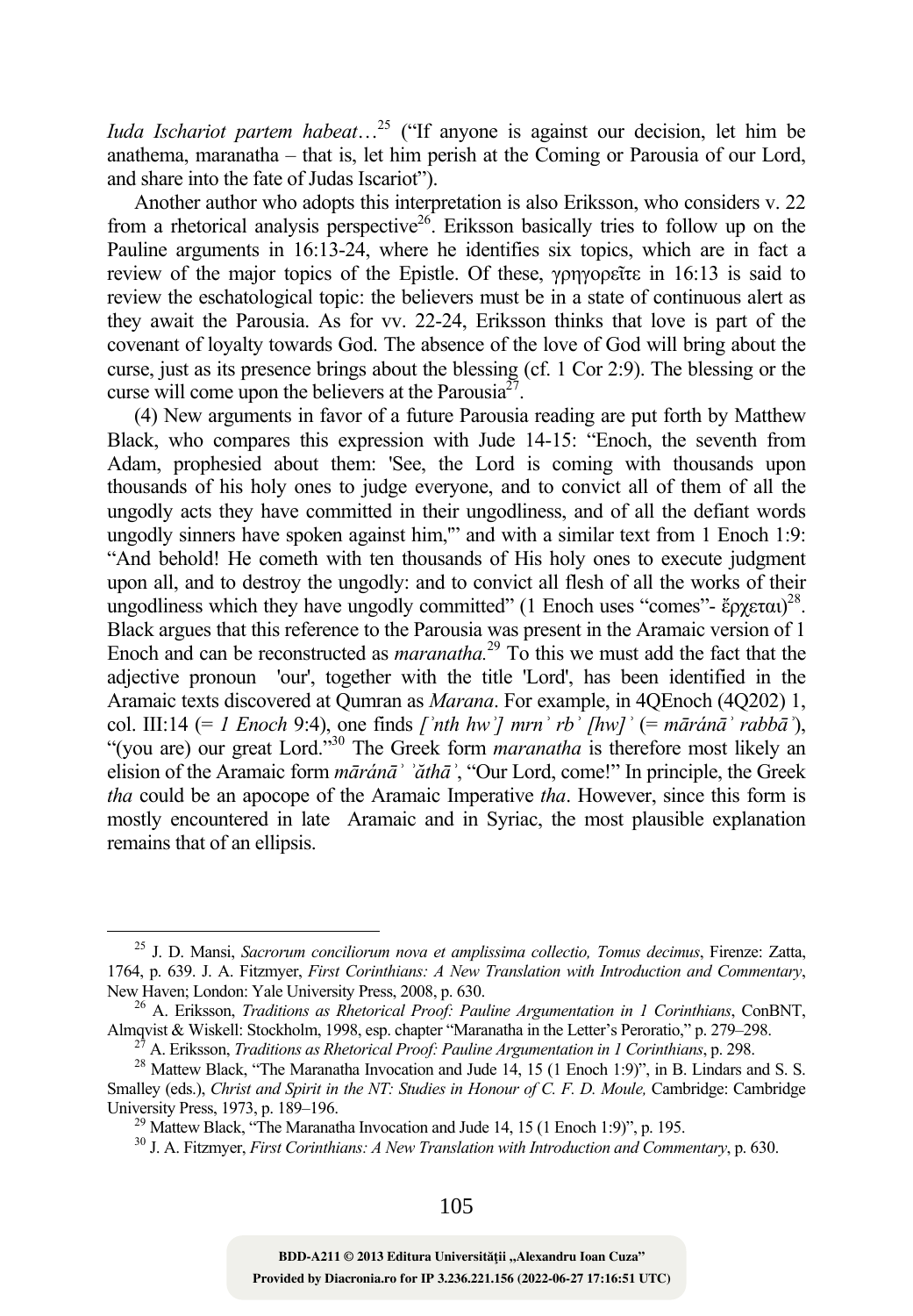### **4. Working hypothesis and theological implications**

As a specialist in Aramaic, Mattew Black's arguments are worth noting. Besides, his hypothesis commands a valuable vantage point due to its flexibility. His conclusion that the expression must be read as an Imperative or a Future is hard to dismiss. If we add to this the importance of 1 Corinthians 15, we can safely state that the expression *maranatha* in 16:22 targets the Parousia and should be interpreted as an Imperative: "Our Lord, come!" As such, this expression signifies the belief of the Early Church in the Parousia. At the same time it also reveals, or stipulates, the outlook of Christians from everywhere and always toward the Parousia: in keeping with the Lord's Prayer ("Thy kingdom come") and with the words of the Apostle Paul ("for me, to live is Christ, and death is gain" – Phil 1:21), a Christians always wants to be united more fully with his/her Lord, so they pray: "Come, Lord Jesus!"

On the other hand, though, as we noted when we looked at the various translations, many of these, starting with Blessed Jerome's *Vulgata*, render this expression as one word. Comparing this trend with some of Black's observations, we could opt for a hypothesis that leaves open more possibilities. Black argues, for example, that this expression was probably very popular in the Early Church, and probably exactly because of its ambiguity and flexibility which made it suitable for a large variety of contexts. Black's idea is probably correct. Seen that the community in Corinth mainly consisted in converts from among the Gentiles, that is, people with no previous knowledge of Aramaic, the presence of this expression here without a gloss suggests that it was already part of their vocabulary, that is, part of the basic vocabulary of any Christian, perhaps even a liturgical formula. Although accompanied by a translation, the Aramaic *Abba* in Romans 8:15 and Galatians 4:6 also suggests that at least some of the Aramaic expressions used in the Mother-Church were gradually adopted throughout the rest of the Christian world as well.<sup>31</sup> If this was indeed so, then it is not hard to accept that the meaning of this expression may have actually been versatile depending on the context. Theologically, this versatility makes sense, since the first coming of Christ (the Incarnation) inaugurates the awaiting of the second coming (the Parousia), and the latter presupposes the former. No matter how we translate or use this expression, it remains open to both possibilities. Moreover, as Black notes $32$ , even if we read the Aramaic expression as a reference to the past, in our context it is still a reference to the future conveyed by a *perfectum futuri* – equivalent to the prophetic perfect<sup>33</sup>. In this context, therefore, the expression means either "the Lord will come" (soon, at the Parousia), or, imperatively, "Lord, come!" - obviously, in reference to the Parousia. But – as mentioned above – this reference to the Parousia already

 <sup>31</sup> Also see Karl Georg Kuhn, "μαραναθά," in *Theologisches Wörterbuch zum Neuen Testament*, G. Kittel si G. Friedrich (editors), Stuttgart, 1942, vol. IV, p. 470, who cites two Hebrew words that became

current in Christian usage: 'hosanna' and 'amen'.<br><sup>32</sup> Here Black seems to be responding to G. K. Kuhn's claim that a future reading of this expression is entirely out of the question (" $\mu\alpha\rho\alpha\nu\alpha\theta\dot{\alpha}$ ," in TWNT, IV

 $^{33}$  Mattew Black, "The Maranatha Invocation and Jude 14, 15 (1 Enoch 1:9)", p. 196.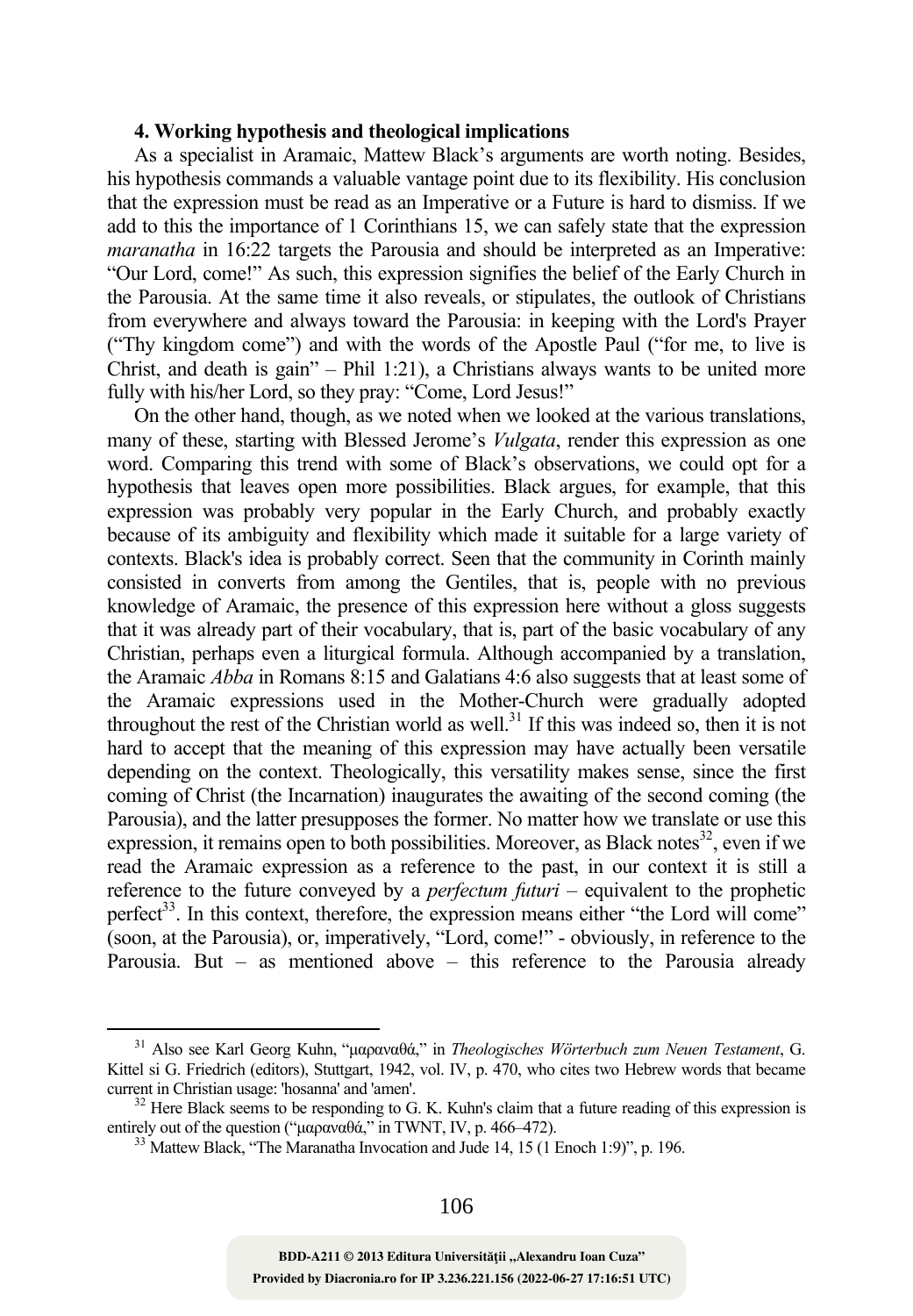presupposes the first Coming, therefore this first Coming is not excluded but rather presupposed.

This reading, which relies on the assumption that the meaning of the passage is flexible, is in harmony with the patristic interpretation of this passage.

# **Conclusion**

St Paul's Aramaic words read as a prayer-invocation of St Paul, the Apostle following in the early Christian tradition of praying in this language. If we accept the imperative reading according to which this expression is an invocation, then this expression becomes eschatological and aligns perfectly with other allusions to the Parousia in the context of 1 Corinthians  $(4:5; 5:5; 11:26; 15:23)$ . If we read it in the Present or the Past Tense, this expression emphasizes the reality of the Incarnation and constitutes a reference to what Biblical theology calls the 'realized'<sup>34</sup> or 'functional' eschatology<sup>35</sup>. Since the early manuscripts, as well as a large number of translations, render the expression as one word, it is possible, as suggested by M. Black, that this expression is in fact intrinsically versatile, and able to fit in many kinds of contexts. In light of this, I propose that the expression should be transliterated as one word (*maranatha*), this version being supported not only by the manuscript tradition and by the tradition of some major translations but also by the eschatological perspective which doesn't allow any breach between the Incarnation and the Parousia.

#### **Bibliography**

- Eusebius of Caesarea, 1987, *Istoria bisericească* [Church History], PSB 13; translated by Fr. Dr. T. Bodogae, IBMBOR Press, Bucharest
- *Învăţătura celor Doisprezece Apostoli* [The Didache of the Twelve Apostles]*,* X, 5, in *Scrierile Părinţilor Apostolici* [The writings of the Apostolic Fathers]*,* translated and annotated by Fr. Dr. Dumitru Fecioru, IBMBOR Press, Bucharest, 1995, p. 26-35
- Saint Jerome, 1996, *Dialogus Adversus Pelagianos*, III, 2, In PL (Migne), 23.782.2; St. Jerome, *Dialogue against the Pelagians*, in *The Nicene and Post-Nicene Fathers*, Second Series, vol 6, Philip Schaff (ed.), Albany, Oregon, 1996, p. 943 – 1018
- St John Chrysostom, 2005, *Omilia a XLI la I Corinteni* [Homely 41 on First Corinthians], in IDEM, *Comentariile sau tâlcuirea Epistolei întâi către Corintheni* [Commentaries or the exegesis of First Corinthians], transl. by Archimandrite Theodosie Athanasiu, Bucharest, 1908, revised by Constantin Făgeţean, Ed. Sofia, Bucharest/ Editura Cartea Ortodoxă, Alexandria
- St Teophylact of Bulgaria, 2005, *Tâlcuirea Epistolei întâi către Corinteni a slăvitului şi prealăudatului Apostol Pavel* [Exegesis on the First Epistle to the Corinthians of the great and glorified Apostle Paul]*,* translated by Metropolitan Veniamin Costache, 1904, revised by Florin Stuparu, Sofia Press, Bucharest / Cartea Ortodoxă Press, Alexandria

<sup>&</sup>lt;sup>34</sup> C. H. Dodd, "The Mind of Paul: Change and Development", *Bulletin of the John Rylands Library* 18 (1934), p. 27-31. 35 See Georgios Patronos, *Îndumnezeirea omului [The divinization of man]*, trans. by. Assoc. Prof.

Sabin Preda, Ph.D., Editura Bizantină, Bucharest, 2012.